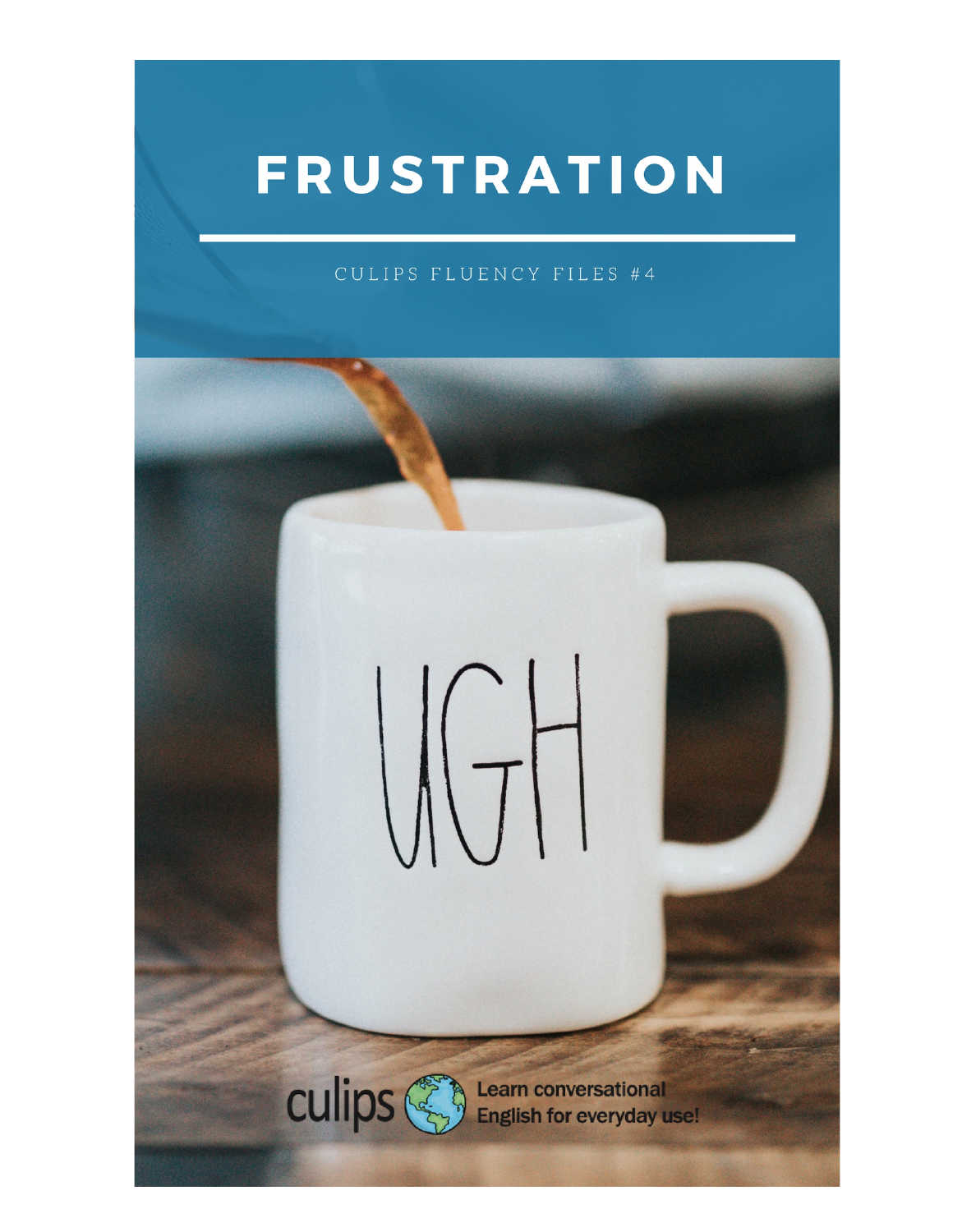### **Fill in the blanks listening practice**

Andrew:

Today I wanna talk about frustration and the reason why I wanna talk about frustration is because in the last hour or so I've been really frustrated. I have been using \_\_\_\_\_\_\_\_\_\_\_\_\_ to try and design some discussed for the Culips website and this is not a \_\_\_\_\_\_\_\_\_\_\_\_\_ \_\_\_\_\_\_\_\_\_\_\_\_\_ of mine. This is not something that I'm good at. So, I don't really know how to use Photoshop that well.

I know the basics but… I know what I wanna do, I don't know how to do it. So I know the is available but I don't know where in the program that function is and I'm continually having to search on YouTube, search on \_\_\_\_\_\_\_\_\_\_\_\_\_\_\_\_ on the internet just to try and make some graphics for the website.

So, I had to take a break. I'm here recording now because I wanted to do something that I'm good at. You know, running a \_\_\_\_\_\_\_\_\_\_\_\_\_\_\_ and running a website, you have to \_\_\_\_\_\_\_\_\_\_\_\_\_ \_\_\_\_\_\_\_\_\_\_\_\_\_ \_\_\_\_\_\_\_\_\_\_\_\_\_, you have to be responsible for many

different tasks. And some of these I think I'm good at, and some of them, I'm not so good at and designing graphics is one of those.

So, usually when I feel frustrated taking a break is the best thing to do. Particularly I like to go outside and go for a jog when I feel really frustrated. I think this is the best way to relieve my stress, take my \_\_\_\_\_\_\_\_\_\_\_\_\_\_\_\_\_\_\_\_\_\_\_\_\_\_\_\_\_\_\_\_\_\_ my frustration, and then I can come back later, with a fresh attitude, and a fresh \_\_\_\_\_\_\_\_\_\_\_\_\_ and hopefully get rid of all of that \_\_\_\_\_\_\_\_\_\_\_\_\_\_ that I had earlier. But, today it's raining so I thought I would just share this story about my frustration with you and I think I'll leave it at that for today.

Talk to you next time. Bye.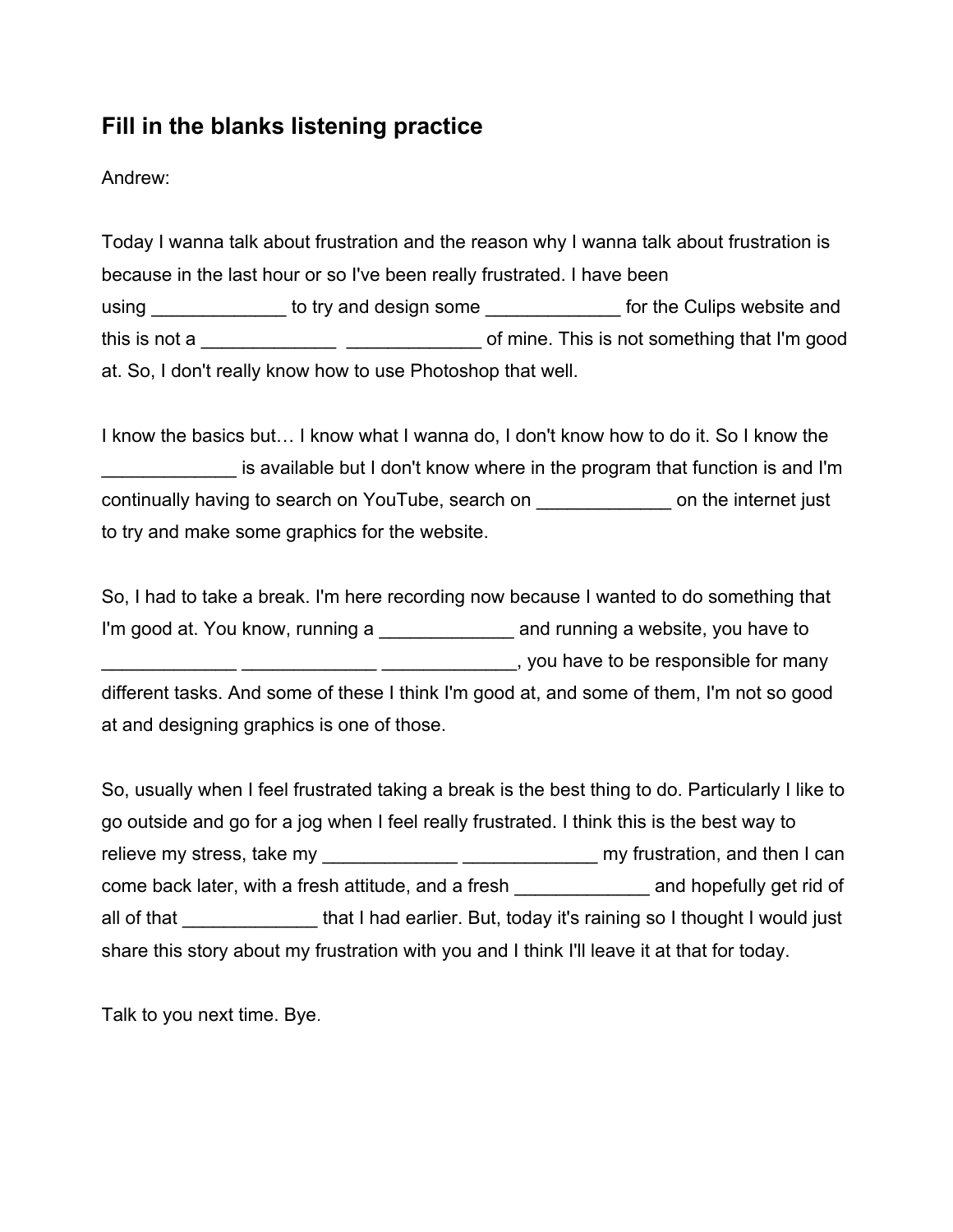## **Transcript**

Andrew:

Today I wanna talk about frustration and the reason why I wanna talk about frustration is because in the last hour or so I've been really frustrated. I have been using Photoshop to try and design some graphics for the Culips website and this is not a strong suit of mine. This is not something that I'm good at. So, I don't really know how to use Photoshop that well.

I know the basics but… I know what I wanna do, I don't know how to do it. So I know the function is available but I don't know where in the program that function is and I'm continually having to search on YouTube, search on tutorials on the internet just to try and make some graphics for the website.

So, I had to take a break. I'm here recording now because I wanted to do something that I'm good at. You know, running a podcast and running a website, you have to wear many hats, you have to be responsible for many different tasks. And some of these I think I'm good at, and some of them, I'm not so good at and designing graphics is one of those.

So, usually when I feel frustrated taking a break is the best thing to do. Particularly I like to go outside and go for a jog when I feel really frustrated. I think this is the best way to relieve my stress, take my mind off my frustration, and then I can come back later, with a fresh attitude, and a fresh perspective and hopefully get rid of all of that frustration that I had earlier. But, today it's raining so I thought I would just share this story about my frustration with you and I think I'll leave it at that for today.

Talk to you next time. Bye.